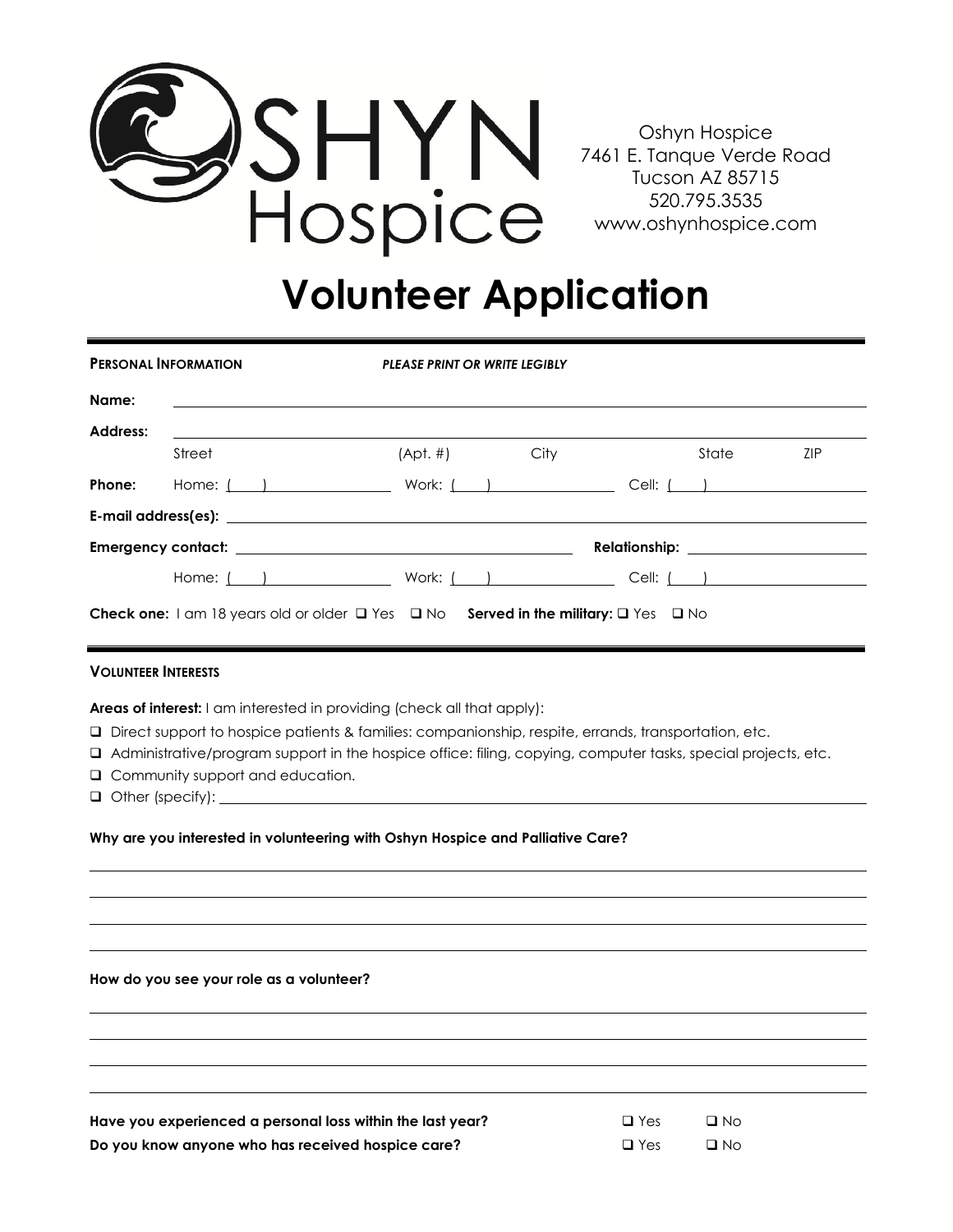| How did you hear about volunteering at Oshyn Hospice and Palliative Care?    |                                                                                                                                                                                                                                    |  |  |  |
|------------------------------------------------------------------------------|------------------------------------------------------------------------------------------------------------------------------------------------------------------------------------------------------------------------------------|--|--|--|
|                                                                              | $\Box$ Friend/family member $\Box$ Internet $\Box$ Employee $\Box$ Newspaper $\Box$ Radio/TV $\Box$ Other:                                                                                                                         |  |  |  |
| When are you available to attend volunteer training? (Check all that apply): |                                                                                                                                                                                                                                    |  |  |  |
| $\Box$ Monday through Friday, 9 AM – 5 PM                                    | Comments: <u>comments:</u> comments: comments: comments: comments: comments: comments: comments: comments: comments: comments: comments: comments: comments: comments: comments: comments: comments: comments: comments: comments: |  |  |  |
|                                                                              |                                                                                                                                                                                                                                    |  |  |  |

|                                                     | REFERENCES: Supply three references WITH COMPLETE ADDRESSES OR EMAIL ADDRESSES. You may include a<br>supervisor (if you are employed) or one relative. If you and a friend will be applying together, you may not<br>recommend each other. Personal references should be from people who have known you two years or more. |                    |
|-----------------------------------------------------|----------------------------------------------------------------------------------------------------------------------------------------------------------------------------------------------------------------------------------------------------------------------------------------------------------------------------|--------------------|
|                                                     |                                                                                                                                                                                                                                                                                                                            |                    |
|                                                     |                                                                                                                                                                                                                                                                                                                            |                    |
|                                                     |                                                                                                                                                                                                                                                                                                                            |                    |
|                                                     |                                                                                                                                                                                                                                                                                                                            |                    |
|                                                     |                                                                                                                                                                                                                                                                                                                            |                    |
|                                                     |                                                                                                                                                                                                                                                                                                                            |                    |
|                                                     |                                                                                                                                                                                                                                                                                                                            |                    |
|                                                     |                                                                                                                                                                                                                                                                                                                            |                    |
|                                                     |                                                                                                                                                                                                                                                                                                                            |                    |
| Volunteer experience:<br><b>Agency</b>              | Duties                                                                                                                                                                                                                                                                                                                     | Dates              |
|                                                     |                                                                                                                                                                                                                                                                                                                            |                    |
|                                                     |                                                                                                                                                                                                                                                                                                                            |                    |
| <b>Education/special training:</b><br><u>School</u> | Major/Topic                                                                                                                                                                                                                                                                                                                | Degree/Certificate |
| <b>Employment history:</b><br>Employer              | Job Title                                                                                                                                                                                                                                                                                                                  | How long?          |
| Current: <u>_________________________</u>           |                                                                                                                                                                                                                                                                                                                            |                    |